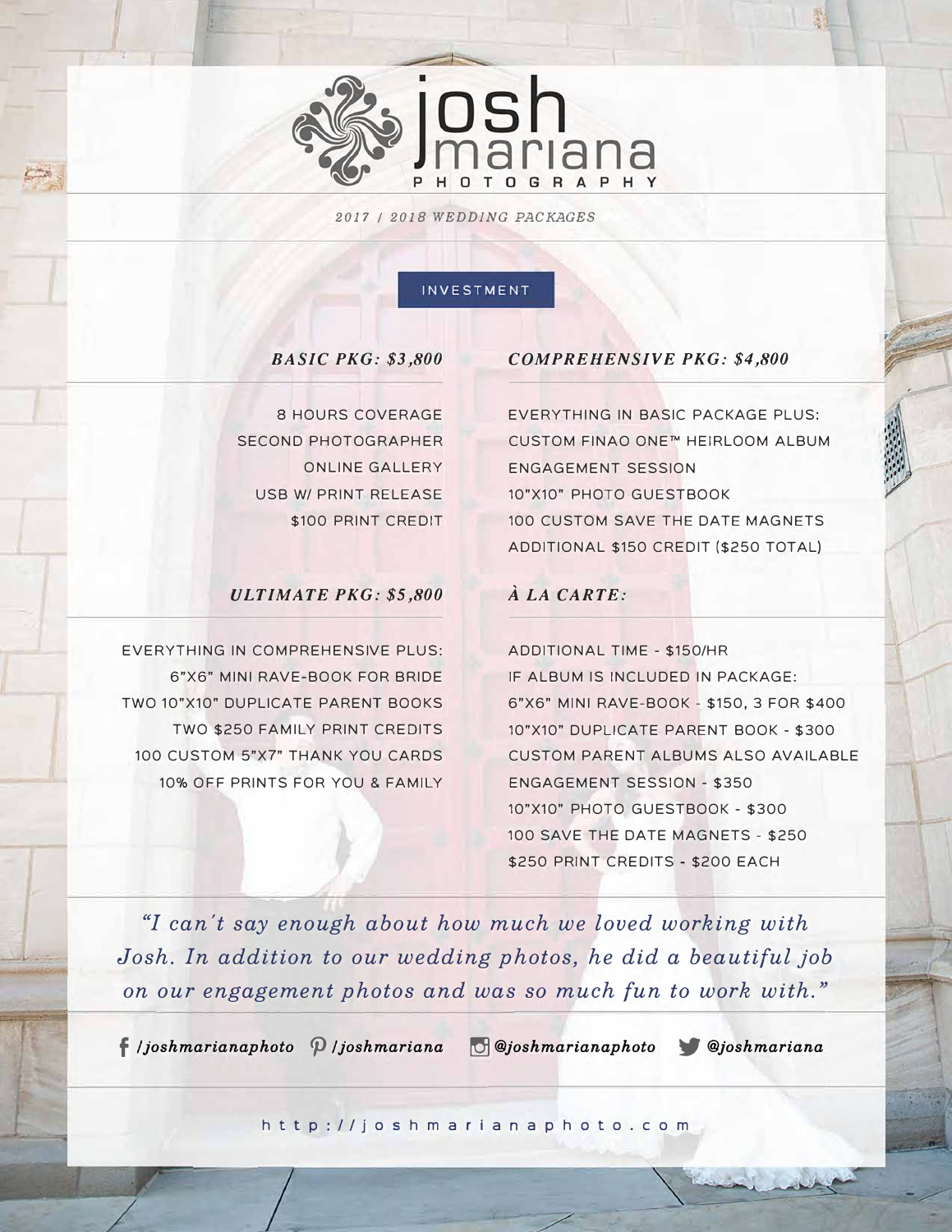# Mariana Filmwörks

*2017 I 2018 WEDDING PRICING* 

### INVESTMENT

## *CREATIVE WEDDING FILM: \$2,500*

8 HOURS COVERAGE

SINGLE VIDEOGRAPHER w/ ASSISTANT WEDDING CAPTURED JUST LIKE A MOVIE! EDITING AND REVISIONS INCLUDED FINAL FILM IS 6-8 MINUTES AND TELLS THE STORY OF YOUR WEDDING DAY!

# *A LA CARTE:*

SECOND VIDEOGRAPHER - \$500 UNCUT CEREMONY, ENTRANCE, FIRST DANCE, CAKE & TOASTS FOOTAGE - \$400 ADDITIONAL TIME - \$150/HR FOR PRIMARY SHOOTER, \$100/HR FOR SECOND

## *LOVE STORY: \$600*

We'll tag along to your engagement session to capture candid video footage, as well as conduct a casual interview with you and your significant other. Then we'll edit it all together into an artistic and personal short film that tells your unique Love Story!

*"Thanks a million Josh, our video turned out simply amazing, we couldn't be happier! We never imagined it would look so great!!"* 

f *I marianafilmworks <p I joshmariana � @Joshmarianaphoto 'tJI @Joshmariana* 

http://jo shm aria n aphoto . c om